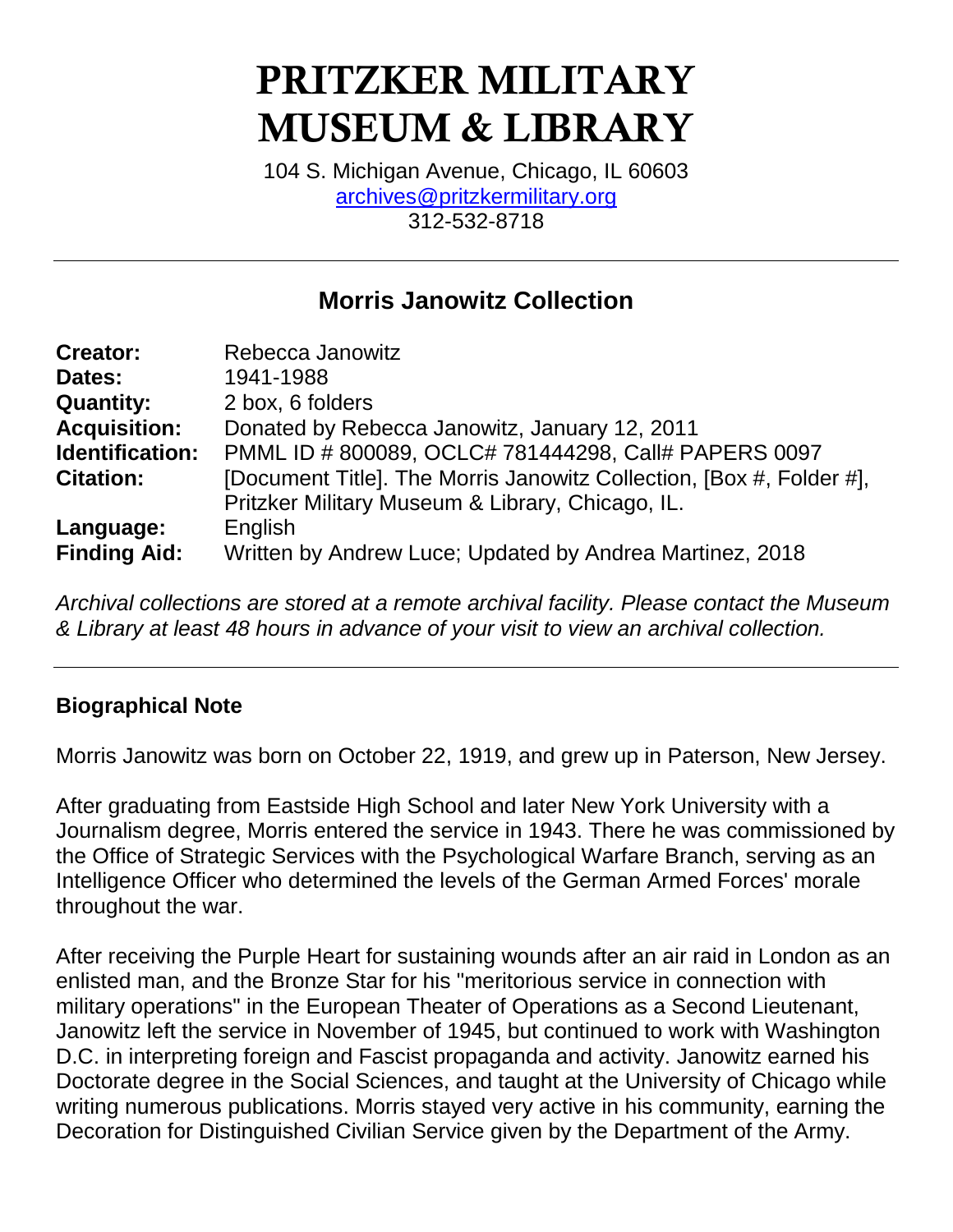Morris Janowitz passed away on November 7, 1988 at 69 years old.

#### **Awards**

Purple Heart Bronze Star

#### **Duty Stations**

London, England Office of Strategic Services, Washington D.C.

#### **Scope and Content of the Collection**

The Morris Janowitz collection consists of official documents, papers, and artifacts that belonged to Morris during his service in the Second World War from 1943 to 1945, and also includes documents and publications of Janowitz's work during his career as a professor at the University of Chicago after the war until his passing in 1988.

#### **Arrangement**

The collection arrived with no discernable arrangement and was rearranged by subject matter in a more efficient working order by PMML staff. The collection is contained within 1archival box.

#### **Series One: Publications by Morris Janowitz, 1950-1986, Folder 1**

This series includes publications and works written by Janowitz throughout his career at the University of Chicago, after his service in World War II. All of the publications are in some relative to military studies, military history, and international relations. The works are shown published in a number of magazines and articles that have been photocopied.

#### **Series Two: Service Records and Documents, 1942-1951, Folder 2**

The papers in this series relate to Janowitz's service in World War II and documents given to him during and after the war. These documents include service records, insurance papers, official awards papers, and Veteran's Administration paperwork.

#### **Series Three: Professional Documents, 1961-1987, Folder 3**

This series includes paperwork Morris kept during his professional career. He kept in contact with the government, as well as being a professor at the University of Chicago.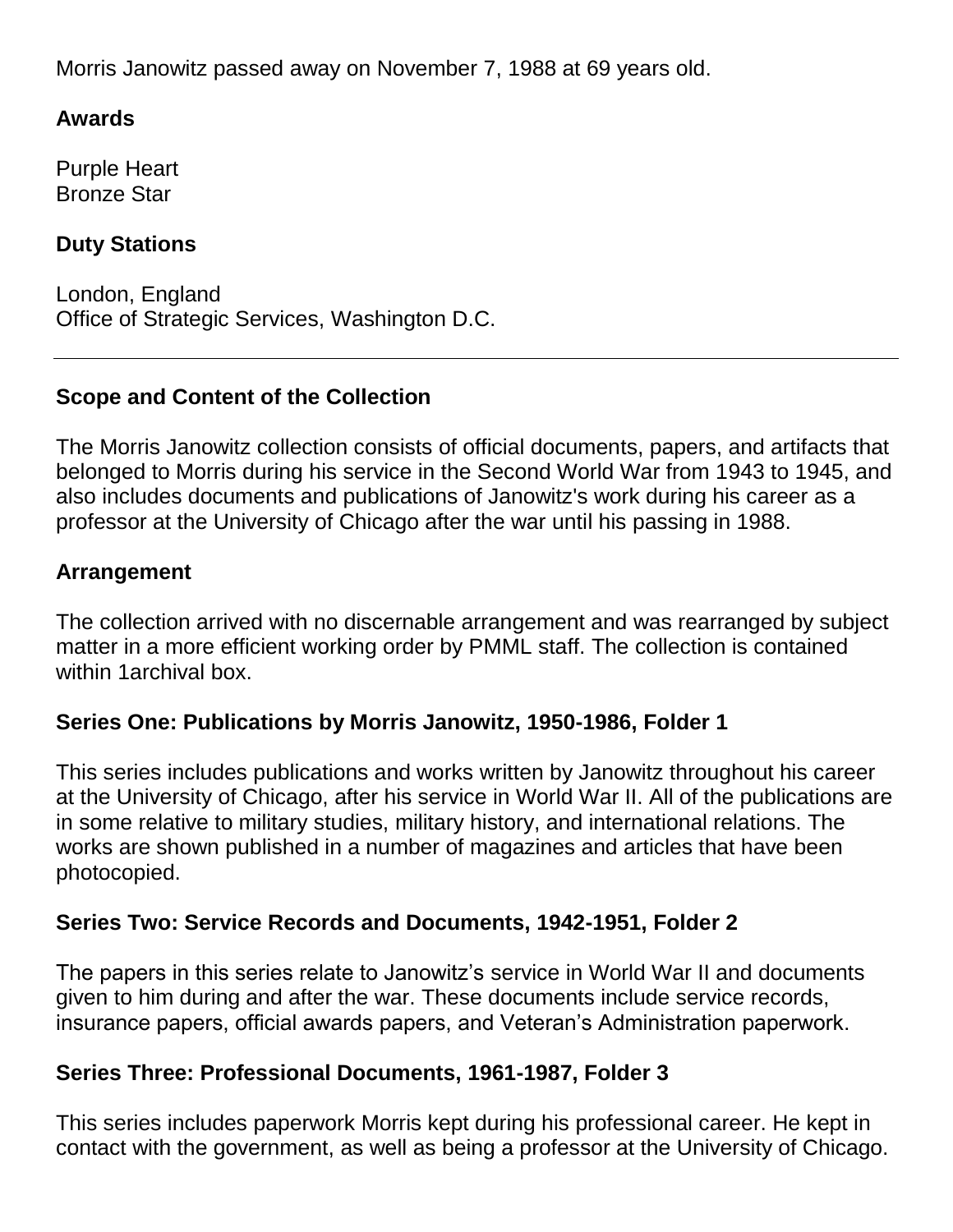Paperwork in this series includes a letter from the White House asking Janowitz to be a part of the SALT II conference, course evaluations, and Vitas.

#### **Series Four: Newspaper and Article Clippings, 1945-1984, Folder 4**

This series contains newspaper and article clippings that feature, mention, or quote Janowitz and his activities.

#### **Series Five: Miscellaneous, 1982-1988, Folder 5**

This series has paperwork and other items that do not fit in the other four series categories.

#### **Series Six: Photographs, 1941-1945, Folder 6**

This series includes photographs that are related to Morris Janowitz, including a photocopied yearbook photo from 1941 and a portrait of him as a Second Lieutenant while serving with the Army.

#### **Rights**

Copyrights held by Rebecca Janowitz were transferred to the Pritzker Military Museum & Library. All other rights are held by the author or publisher. Users assume responsibility for following copyright laws as established by US Code Title 17.

#### **Access**

Researchers must use reproductions of valuable original documents, unless otherwise granted permission by PMML staff.

#### **Separations**

| <b>Item ID</b> | <b>Description</b>           |
|----------------|------------------------------|
| 800089001      | <b>Army Enlisted Hat Pin</b> |
| 800089002      | Armor Branch Insignia Pin    |
| 800089003      | Infantry Badge Insignia Pin  |
| 800089004      | Infantry Badge Insignia Pin  |
| 800089005      | Infantry Badge Insignia Pin  |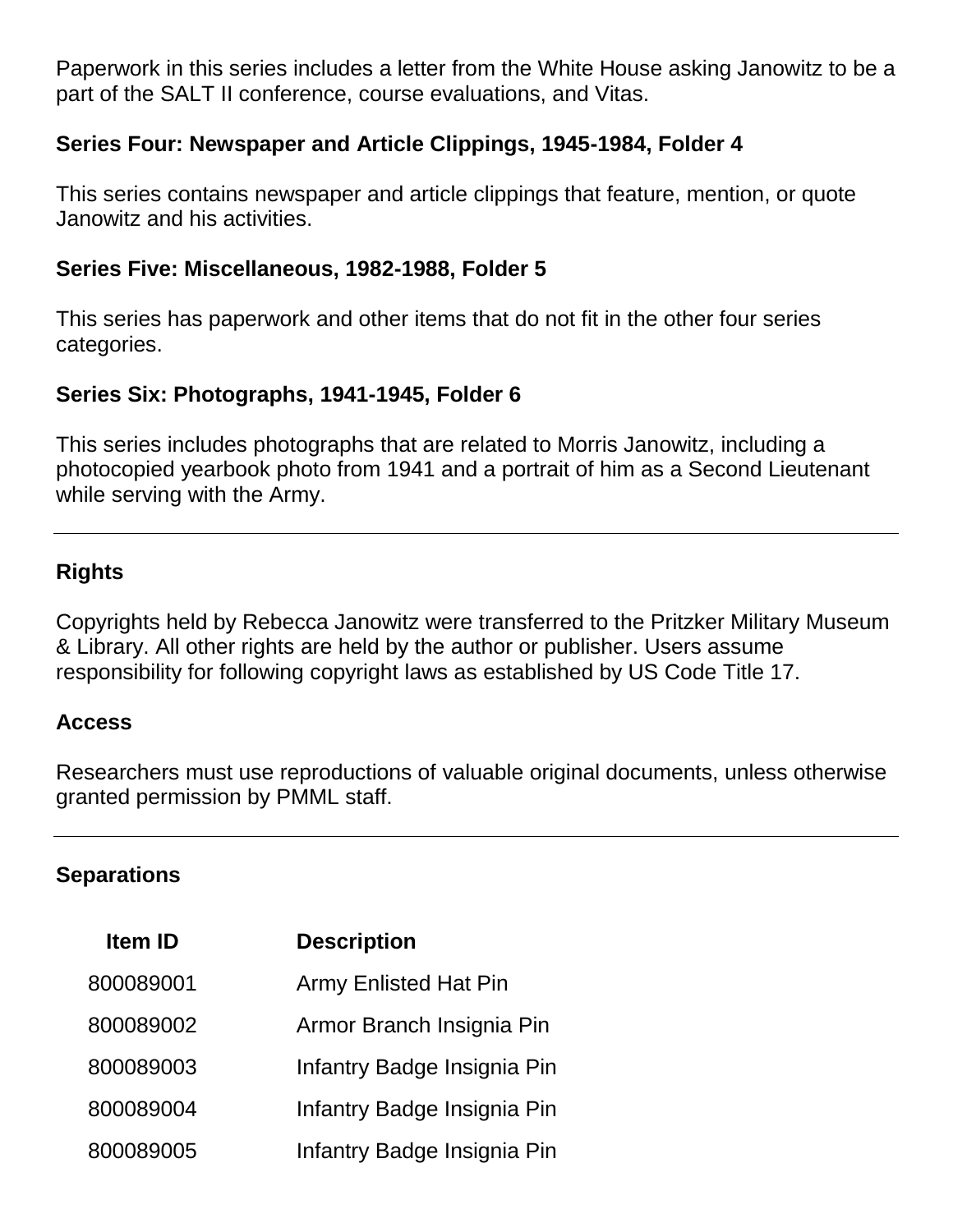| 800089006 | Infantry Badge Insignia Pin                                              |
|-----------|--------------------------------------------------------------------------|
| 800089007 | Infantry Badge Insignia Pin                                              |
| 800089008 | <b>Officer's Garrison Cap</b>                                            |
| 800089009 | Officer's Garrison Cap with Second Lieutenant Bar                        |
| 800089010 | <b>Cold Weather Body Bag</b>                                             |
| 800089011 | Warm Weather Body Bag                                                    |
| 800089012 | Overseas Duffle Bag                                                      |
| 800089013 | Army Nazi Dagger and Scabbard                                            |
| 800089014 | British 1907 Mk1 Bayonet, with Scabbard and Leather Strap                |
| 800089015 | Nazi Flag with inscription Trier Süd                                     |
| 800089016 | Nazi Armband                                                             |
| 800089017 | Nazi Flagpole Ornament                                                   |
| 800089018 | US Army ROTC Session 1980 Plaque                                         |
| 800089019 | <b>Israeli Institute for Military Studies Plaque</b>                     |
| 800089020 | University of Chicago ROTC Summer Program 1979 Plaque                    |
| 800089021 | Diploma given to Morris Janowitz- Doctorate in Social<br><b>Sciences</b> |
|           |                                                                          |

## **Key Subjects**

This collection is indexed under the following headings in the Library's online catalog. Researchers interested in materials about related topics, persons, or places should search the catalog using these subject headings.

#### **Names**

Janowitz, Morris

### **Subjects**

World War 1939-1945- Europe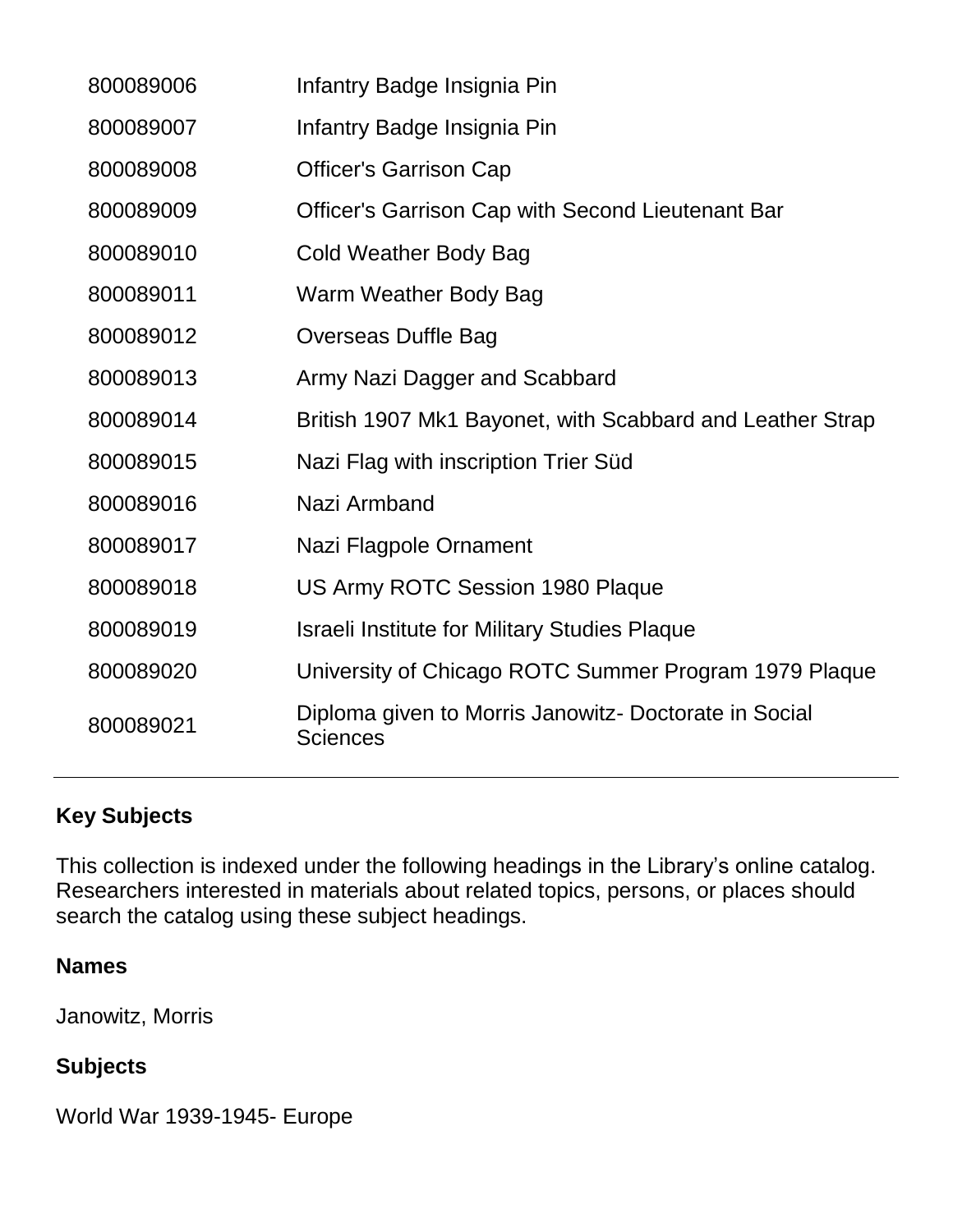## **Container List**

|   | <b>Box Folder</b> | Item ID   | <b>Title</b>                                                                          | <b>Dates</b>      |
|---|-------------------|-----------|---------------------------------------------------------------------------------------|-------------------|
| 1 | 1                 |           | <b>Series One: Publications</b>                                                       | 1950-1986,<br>n.d |
|   |                   | 800089022 | 'Reactions to Fascist Propaganda-A Pilot<br>Study'                                    | 1950              |
|   |                   | 800089023 | 'Changing Patterns of Organizational<br><b>Authority: The Military Establishment'</b> | <b>Mar-59</b>     |
|   |                   | 800089024 | 'Military Mission: Key to Military<br>Organization' Air Force Magazine clipping       | Mar-60            |
|   |                   | 800089025 | 'Armed Forces in Western Europe:<br>Uniformity and Diversity'                         | 1965              |
|   |                   | 800089026 | 'Administrative Reform of the Selective<br>Service System'                            | <b>Nov-69</b>     |
|   |                   | 800089027 | 'National Service: A Third Alternative?'                                              | Sep-71            |
|   |                   | 800089028 | 'The Decline of the Mass Army'                                                        | Feb-72            |
|   |                   | 800089029 | 'Volunteer Armed Forces and Military<br>Purpose'                                      | Apr-72            |
|   |                   | 800089030 | 'The Social Demography of the All-Volunteer<br>Armed Force'                           | Mar- $73$         |
|   |                   | 800089031 | 'Military Institutions and Citizenship in<br><b>Western Societies'</b>                | Feb-76            |
|   |                   | 800089032 | 'Five Years of the All-Volunteer Force: 1973-<br>1978'                                | Feb-79            |
|   |                   | 800089033 | 'Working Towards a National Service<br>System'                                        | <b>Jun-79</b>     |
|   |                   | 800089034 | 'Consequences of Social Science Research<br>on the U.S. Military'                     | 1982              |
|   |                   | 800089035 | 'Bibliography'                                                                        | <b>Jul-82</b>     |
|   |                   | 800089036 | The University of Chicago Magazine-<br>Summer 1985 Issue                              | 1985              |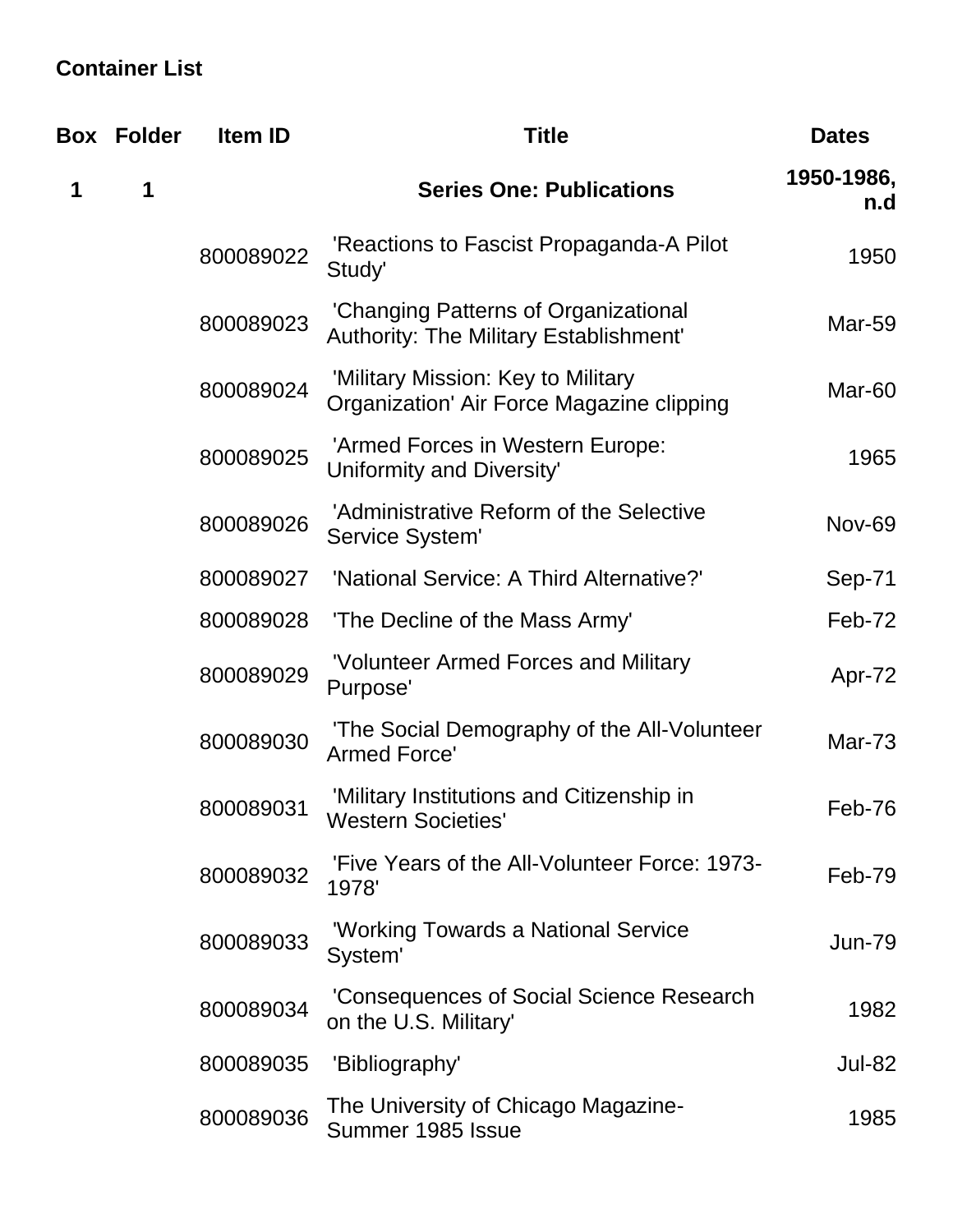|   |                | 800089037      | 'Consequences of Social Science Research<br>on the U.S. Military'     | <b>Jul-86</b>     |
|---|----------------|----------------|-----------------------------------------------------------------------|-------------------|
|   |                | 800089038      | 'Civic Consciousness and Military<br>Performance'                     | n.d               |
| 1 | $\overline{2}$ |                | <b>Series Two: Service Documents</b>                                  | 1942-1951         |
|   |                | 800089039      | <b>Application for National Service Life</b><br>Insurance             | Sep-42            |
|   |                | 800089040      | National Service Life Insurance Certification                         | $Dec-43$          |
|   |                | 800089041      | Award of Purple Heart (2 copies)                                      | Aug-44            |
|   |                | 800089042      | Appointment to Second Lieutenant                                      | Apr-45            |
|   |                | 800089043      | <b>Bronze Star Medal Awarded to Morris</b><br>Janowitz (2 copies)     | $Jun-45$          |
|   |                | 800089044      | Certificate of Service given to Morris<br>Janowitz (2 copies)         | <b>Nov-45</b>     |
|   |                | 800089045      | Separation Qualification Record (2 copies)                            | $Nov-45$          |
|   |                | 800089046      | <b>Award of Education or Training Subsistence</b><br>Allowance        | May-46            |
|   |                | 800089047      | <b>Veterans Administration Case File Transfer</b>                     | Mar-46            |
|   |                | 800089048      | <b>Veterans Administration Receipt</b><br>Acknowledgement             | $Oct-46$          |
|   |                | 800089049      | Veteran's Application for a Course of<br>Education                    | 1950              |
|   |                | 800089050      | National Service Life Insurance Renewal                               | $Oct-51$          |
| 1 | 3              |                | <b>Professional Docs</b>                                              | 1961-1987,<br>n.d |
|   |                | 800089051      | University of Michigan News Service<br><b>Immediate Release Story</b> | Mar-61            |
|   |                | 800089052      | Letter from White House Concerning SALT II<br>Treaty                  | $Oct-79$          |
|   |                | 800089053      | <b>Student Course Evaluation</b>                                      | 1982              |
|   |                | 800089054 Vita |                                                                       | <b>Jul-82</b>     |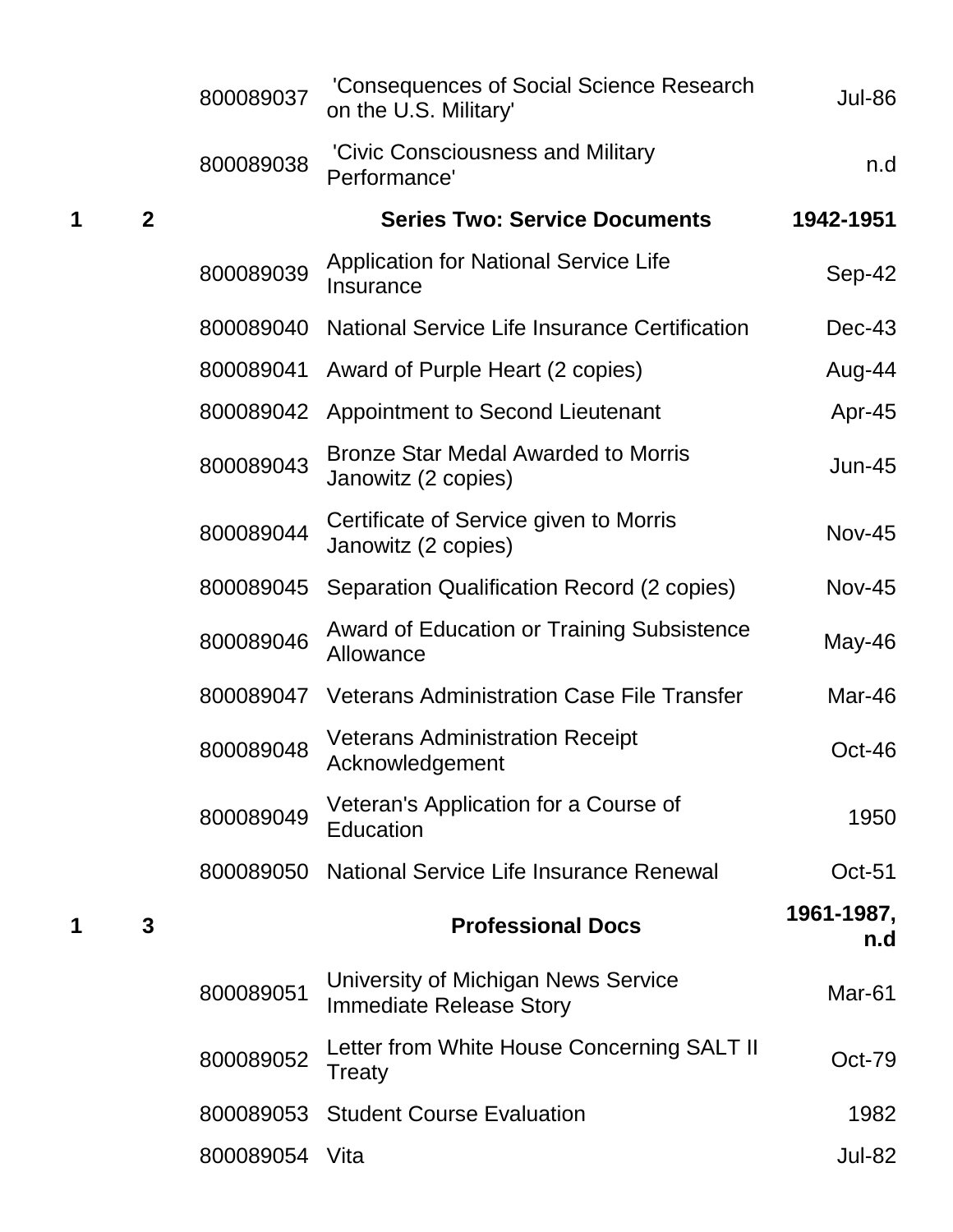| 1985              | 800089055 Course List (Photocopy)                                              |           |   |   |
|-------------------|--------------------------------------------------------------------------------|-----------|---|---|
| May-85            | The Strategic Dimension of Military<br>Manpower Brochure (2 copies)            | 800089056 |   |   |
| <b>Jun-85</b>     | Vita                                                                           | 800089057 |   |   |
| 1986              | Additions to the Vita                                                          | 800089058 |   |   |
| Feb-87            | United States Army Recruiting Command<br>Letter to Morris Janowitz             | 800089059 |   |   |
| n.d               | <b>Comments on Research of Research Group I</b><br>on Military Institutions    | 800089060 |   |   |
| 1945-1984,<br>n.d | <b>Article Clippings</b>                                                       |           | 4 | 1 |
| 1945              | 2 Newspaper Clippings (photo copied)<br>regarding Morris Janowitz              | 800089061 |   |   |
| 1961              | "Morris Janowitz to Address Cadets on<br>Leadership Ideas"                     | 800089062 |   |   |
| Apr-62            | "Janowitz Calls Self 'a defeated candidate'"                                   | 800089063 |   |   |
| Apr-62            | "Military Experts Discuss Implications of Free<br>Speech"                      | 800089064 |   |   |
| Jun-80            | Time Magazine- "Who'll Fight for America?"                                     | 800089065 |   |   |
| Jan-84            | 800089066 "Janowitz, Neudel debate Soloman"                                    |           |   |   |
| <b>Nov-84</b>     | "Spectator Interview- Morris Janowitz on the<br><b>Election and Education"</b> | 800089067 |   |   |
| n.d               | Newspaper clipping- "Important in War"                                         | 800089068 |   |   |
| n.d               | "Laotian art work has universal appeal"<br>newspaper clipping                  | 800089069 |   |   |
| 1982-1988,<br>n.d | <b>Series Three: Miscellaneous</b>                                             |           | 5 | 1 |
| Aug-82            | Cemetery and Burial Information (2 pages)                                      | 800089070 |   |   |
| Apr-87            | Letter to Major General Ono from Mrs. Morris<br>Janowitz                       | 800089071 |   |   |